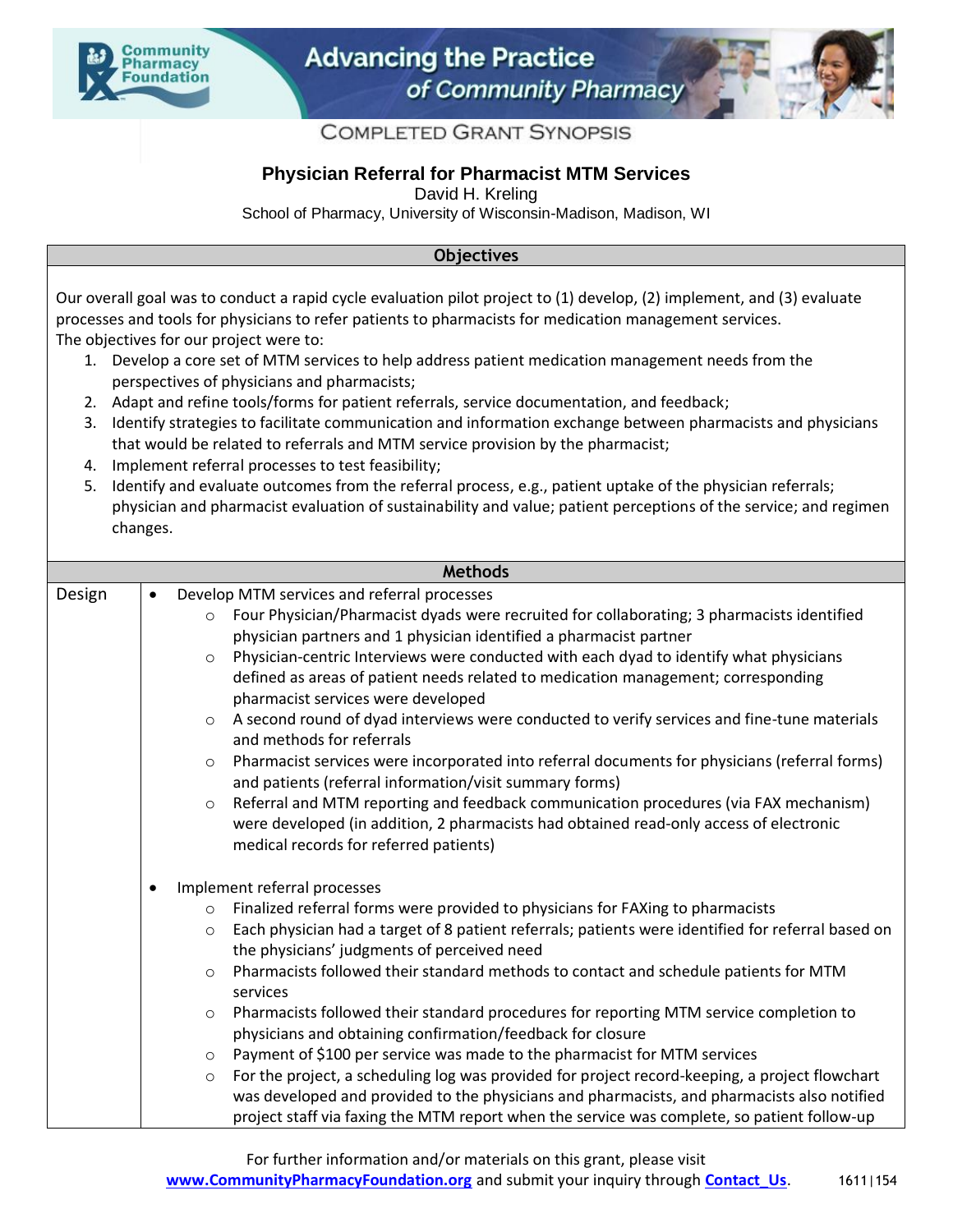|                                                                                                                               |                                                                                                                     | interviews could be scheduled                                                                                           |
|-------------------------------------------------------------------------------------------------------------------------------|---------------------------------------------------------------------------------------------------------------------|-------------------------------------------------------------------------------------------------------------------------|
|                                                                                                                               |                                                                                                                     | Evaluate referral processes (and MTM services)<br>$\bullet$                                                             |
|                                                                                                                               |                                                                                                                     | Phone interviews with patients were conducted to gather their perspectives on the pharmacist                            |
|                                                                                                                               |                                                                                                                     | service and referral (\$20 gift card provided with completed patient interview)                                         |
|                                                                                                                               |                                                                                                                     | End-of-project personal interviews with the physicians and pharmacists (separately) were<br>$\circ$                     |
|                                                                                                                               |                                                                                                                     | completed to gather their perspectives and get feedback                                                                 |
|                                                                                                                               |                                                                                                                     |                                                                                                                         |
|                                                                                                                               |                                                                                                                     | Numbers of patients referred, patient refusals, MTM services scheduled and completed<br>$\bullet$                       |
| Study                                                                                                                         |                                                                                                                     | Perceptions of patients on importance of referral, pharmacist service value, and MTM usefulness<br>$\bullet$            |
| endpoints                                                                                                                     |                                                                                                                     | Perception of physicians and pharmacists on referral tools and processes, benefits,<br>and                              |
|                                                                                                                               |                                                                                                                     | recommendations                                                                                                         |
|                                                                                                                               |                                                                                                                     |                                                                                                                         |
| <b>Results</b>                                                                                                                |                                                                                                                     |                                                                                                                         |
| Referral Processes: Referral forms that were FAXed to pharmacists. Pharmacists followed their routine procedures<br>$\bullet$ |                                                                                                                     |                                                                                                                         |
|                                                                                                                               | for contacting patients, scheduling, and delivering the services, plus follow-up with physicians and documentation. |                                                                                                                         |
|                                                                                                                               | The referred services are listed below (in patient language):                                                       |                                                                                                                         |
|                                                                                                                               | o Medication reconciliation: Make sure your list of medicines is accurate.                                          |                                                                                                                         |
|                                                                                                                               |                                                                                                                     | oDose orchestration: Help you organize and take your medicines at the best times of the day.                            |
|                                                                                                                               |                                                                                                                     | o Medication education: Explain reasons for your medicines and side effects to watch for.                               |
|                                                                                                                               | o Economic review of medications: Find the least expensive and best choices for your medicines, and suggest         |                                                                                                                         |
|                                                                                                                               |                                                                                                                     | changes to your doctor that might save you money.                                                                       |
|                                                                                                                               |                                                                                                                     | o Therapeutic review of medications: Make sure your medicines work together with each other and offer                   |
|                                                                                                                               |                                                                                                                     | recommendations to your doctor if needed.                                                                               |
|                                                                                                                               |                                                                                                                     | o Adherence assistance: Help you find easier ways to take your medicines and address your concerns.                     |
|                                                                                                                               |                                                                                                                     | Patients Referred and Services: A total of 44 patients were identified by physicians for referral. Of those, 37         |
|                                                                                                                               | referrals (ranging from 5 to 13 per physician) were made with a patient acceptance rate of 84.1%. The majority of   |                                                                                                                         |
|                                                                                                                               |                                                                                                                     | those referred were older adults $\geq$ 65 years of age (73.8%) and female (70.3%). Only 7 patients refused the MTM     |
|                                                                                                                               |                                                                                                                     | referrals with reasons given as location inconvenience, the patient feeling overwhelmed with too many                   |
|                                                                                                                               |                                                                                                                     | appointments, not perceiving the service is needed, or not having patronage at the referral pharmacy. Generally,        |
|                                                                                                                               |                                                                                                                     | referrals were for multiple specific pharmacist services. The top 3 pharmacist services requested by physicians for     |
|                                                                                                                               |                                                                                                                     | their patients were therapeutic review of medications, medication reconciliation and medication education. Of the       |
|                                                                                                                               |                                                                                                                     | 37 referrals, a total of 34 pharmacist MTM sessions were provided (91.9% completion rate) with the majority             |
|                                                                                                                               |                                                                                                                     | occurring at the patient's home (47.1%) or pharmacy (38.2%); a few occurred at the physician's clinic and one was       |
|                                                                                                                               |                                                                                                                     | conducted via telephone.                                                                                                |
| $\bullet$                                                                                                                     |                                                                                                                     | Patient Perceptions: Of the 34 patients receiving pharmacist MTM services, 27 follow-up phone interviews were           |
|                                                                                                                               |                                                                                                                     | completed (those lost to follow-up were due to concern for confidentiality, inability to contact, hospitalization,      |
|                                                                                                                               |                                                                                                                     | interview discontinuation due to cognitive issues). Nearly 41% of patients ( $n = 11$ ) reported that the physician     |
|                                                                                                                               |                                                                                                                     | referral directly contributed to their willingness to see the pharmacist for the MTM services and would not have        |
|                                                                                                                               |                                                                                                                     | agreed to the service if approached directly by the pharmacist without first consulting their physician. Few patients   |
|                                                                                                                               |                                                                                                                     | expressed willingness to pay any substantial amount for the pharmacist service (ranging from \$10 - \$120), but they    |
|                                                                                                                               |                                                                                                                     | generally thought that the service was very useful (average score = 8.8 on a 10-point scale, $n = 24$ ). Reasons for    |
|                                                                                                                               |                                                                                                                     | lower ratings of service usefulness included the patient not having experienced or seen regimen changes                 |
|                                                                                                                               |                                                                                                                     | recommended by the pharmacist implemented and not feeling the service was necessary. Some patients also had             |
|                                                                                                                               |                                                                                                                     | difficulty perceiving how the information obtained from the MTM session was different from their routine visits and     |
|                                                                                                                               |                                                                                                                     | question/answer interactions with their pharmacist.                                                                     |
| $\bullet$                                                                                                                     |                                                                                                                     | Physician and Pharmacist Perceptions: All found referral forms and materials helpful and easy to use throughout the     |
|                                                                                                                               |                                                                                                                     | referral process. Physicians identified patient trust, medical staff involvement and ease of process as facilitators of |
|                                                                                                                               |                                                                                                                     | referral success. Pharmacists thought that the physician referrals were extremely helpful in setting up the patients    |
|                                                                                                                               |                                                                                                                     | to accept the MTM session. Pharmacists identified lengthy time (on average 52 minutes interacting with their            |